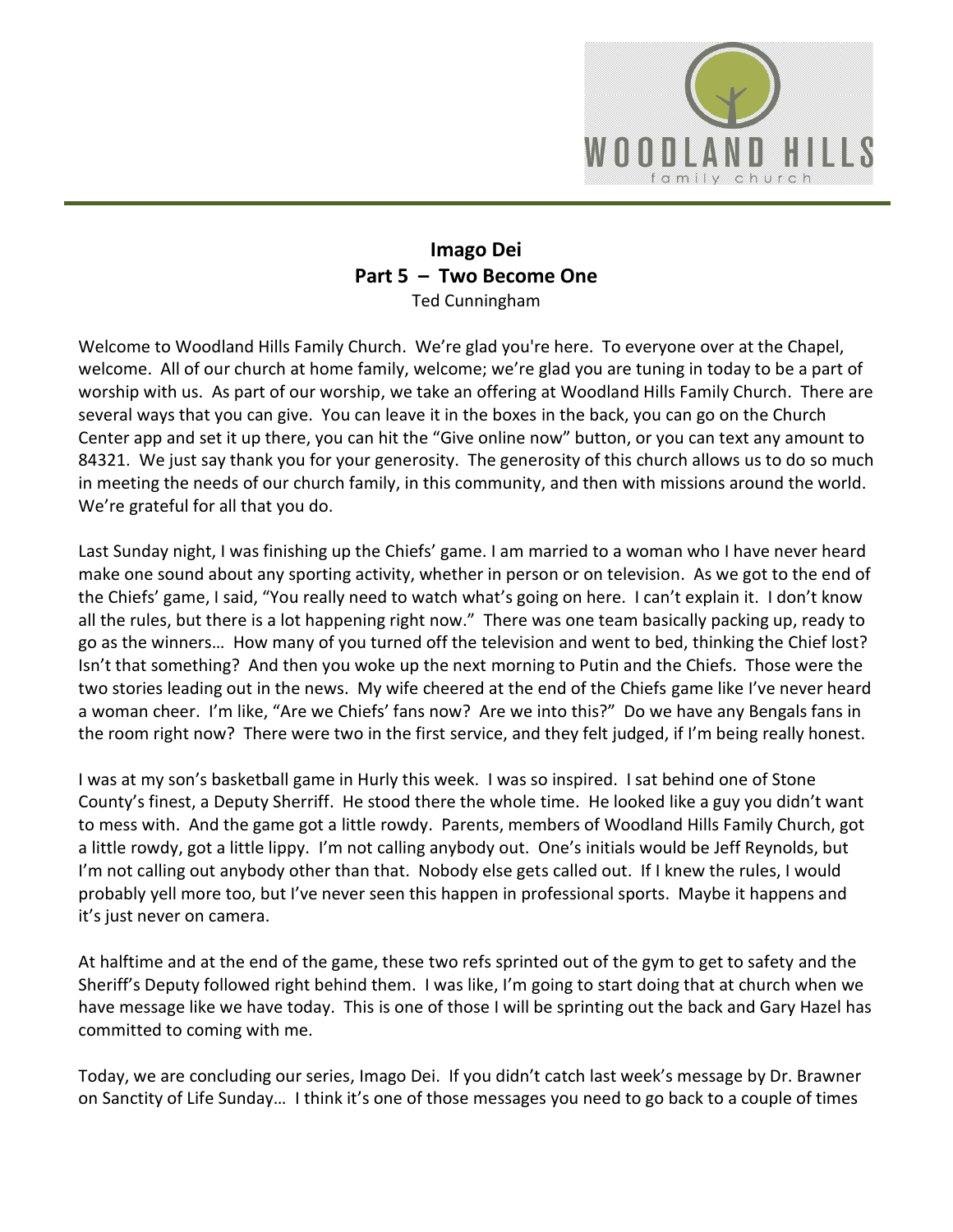to absorb everything that he shared. We do a debrief after the 8:30 every week. I was sitting on the front row, just kind of smiling, like what do I have to offer this message? I just went back and I said, "I think you mispronounced some works; I'm not 100% sure, Dr. Brawner, but we need to work through some of that." But I want to encourage you to go back as we've looked at the imago Dei, the image of God in man.

We've looked at how we are personally autographed by God. Adam Donyes spoke about every nation, tribe, and tongue. Then we looked at male and female, he created them. Last week, we looked at the image of God in the unborn. Today, we are ending with Marriage, the two becoming one.

I want to give you a definition of what we believe about marriage in a simple and as concise of a statement as we can say. **We believe a loving, sacrificing,** (We are going to see this in Ephesians 5: 21 with submitting to one another and what that means) **lifetime** (until either the Lord returns or call one of us home) **marriage between a husband and wife honors the image of God in men, women, and marriage.**

When we say this, we want you to know, as we go today into Genesis 2 and into Ephesians 5, at this church, scripture drives the bus, meaning with a lot of churches and a lot of authors you'll hear it's almost as though they are explaining away the scripture. We have no desire to explain away the scripture, we want to explain the scripture as clearly as we can, keeping it in the driver's seat, not only of this conversation, but of our lives, our marriages, our families. That being said, we know that there are many traditions around what we're talking about today. Tradition is on the bus; it's just not driving the bus.

We also know there are experiences that are part of this conversation. Many of you may explain away the scripture because of a horrific marriage that you have been through, married to a lousy spouse, married to someone who didn't take care of you, married to someone who wasn't walking in the Spirit or walking in reverence to Christ. We understand that experience. So, we know there is also a lot of emotion behind this today. We want to clearly, as clearly as we can, state the imago Dei, the image of God in marriage. What it means, what we believe, but you're also going to get a lot of what we do not believe. We want to be as clear as possible.

My favorite thing to start with, because we've been in Genesis 1 throughout this whole series, is this idea of two becoming one. When we talk about one flesh… I love this very first thought that comes to us out of Genesis 1 and 2, and it's two becoming one mission. I love this because I love the idea of walking side by side through the toilsome labor under the sun with my wife. God did not give me my spouse to be the grind of life; he gave me my spouse to walk side by side through the grind of life.

I love watching this play out. Some of you, husbands and wives, you work together in business. You know the challenges that can come with that. But you also know the beauty of that when two people are walking and working side by side through the grind of life.

Tonight, I get to do a Date Night event in Little Rock. My passion is Ecclesiastes 9: 9 at those events. Enjoy life with your wife whom you love all the days of this meaningless life that God has given you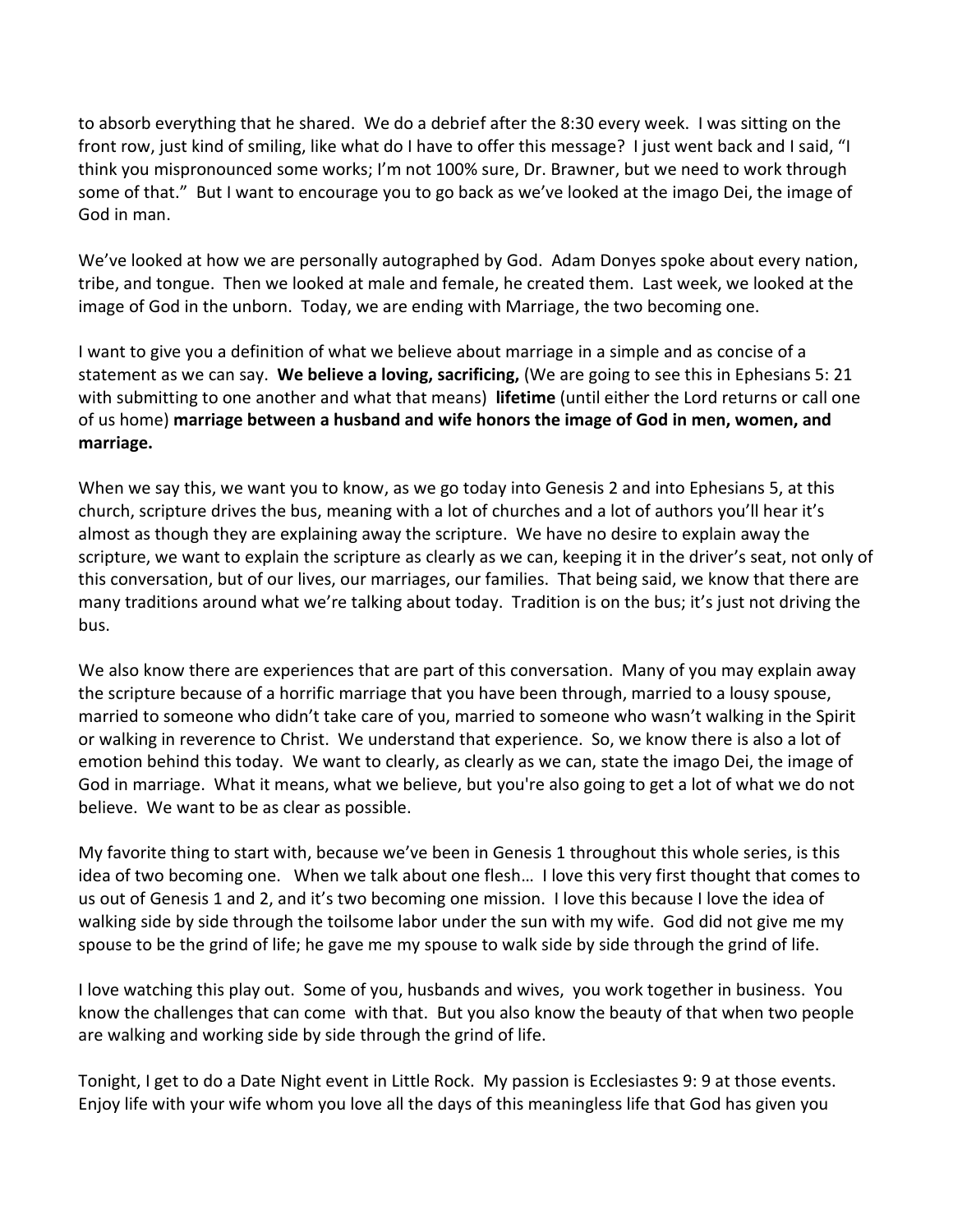under the sun all your meaningless days, for this is your lot in life and in your toilsome labor under the sun. Life is challenging under the sun, but we have our spouse to go through that with us. Singles, don't checkout on this because marriage brings a flourishing life whether you're married or single. We know that the imago Dei, the image of God in marriage is important for all of culture, lifting up an entire culture, an entire society whether you're single or married. This idea of being on mission.

We read in Genesis 1: 27-28, where we've been through this whole series, this foundational doctrine of the image of God in man. *27 So God created mankind in his own image, in the image of God he created them; male and female…* Fully image bearers of Almighty God with equal, automatic, intrinsic value and worth. *…he created them.*

## *28 God blessed them and said to them, "Be fruitful and increase in number; fill the earth and subdue it. Rule over the fish in the sea and the birds in the sky and over every living creature that moves on the ground."*

What we're going to see as we move to Genesis 2, is that God places Adam in the Garden and he gives them the job to work it. Work is not part of the curse; it's part of God's created plan for us. So, he puts Adam in the Garden to work it. I love this line as we lead into this one mission, one vision that you can have for a couple working together.

Timothy Keller, in The Meaning of Marriage, he puts it this way, *"A common vision* (or I would even say mission) *can united people of very different temperaments."*If you are married to someone with a very different temperament, not temper, temperament, than you, would raise your hand? And God brought you together for that complementary relationship. I think one of my favorite things to watch… I've shared this story with you before, but when I think about a beautiful, complementary relationship of a couple that lives out God's created design for marriage, his plan for marriage… It's not a cultural construct, it's not something that man came up with. Jesus was very clear, in the beginning the Creator made them male and female and said, for this reason, you shall leave your father and mother and be united to your wife and become one flesh. This is God's idea. This is God's plan. He invites us into it.

One couple on television that I see playing this out the best is Chip and Joanna Gaines, with Fixer Upper. It is beautiful to watch. Now, I still stand by the fact that I hate Chip Gaines with every ounce of my being. And if I ever meet the guy, I'm going to punch him right in the face. I've already made that decision. I hate everything he stands for. I hate his joyous attitude as he works around these houses. I shared that a few weeks ago at a church in Colleyville, Texas, and I didn't know that was the church his parents attend. I never really thought about his mom hearing that joke. But we'll see.

Because with Amy, I come home from work and she goes, "I think after dinner, we're going to get rid of this wall right here." That's Chip Gaines. Then I give her that term. It's one of my favorite terms, I use it all the time – load bearing, right? Every wall in our home is load bearing. Let's keep this in this room and on the internet alone. Don't let Amy know this. Our house is built with trusses. There will be a few guys that laugh because you know what that means. I could move every wall underneath the truss and it's fine, but she doesn't know that. We're not touching the walls.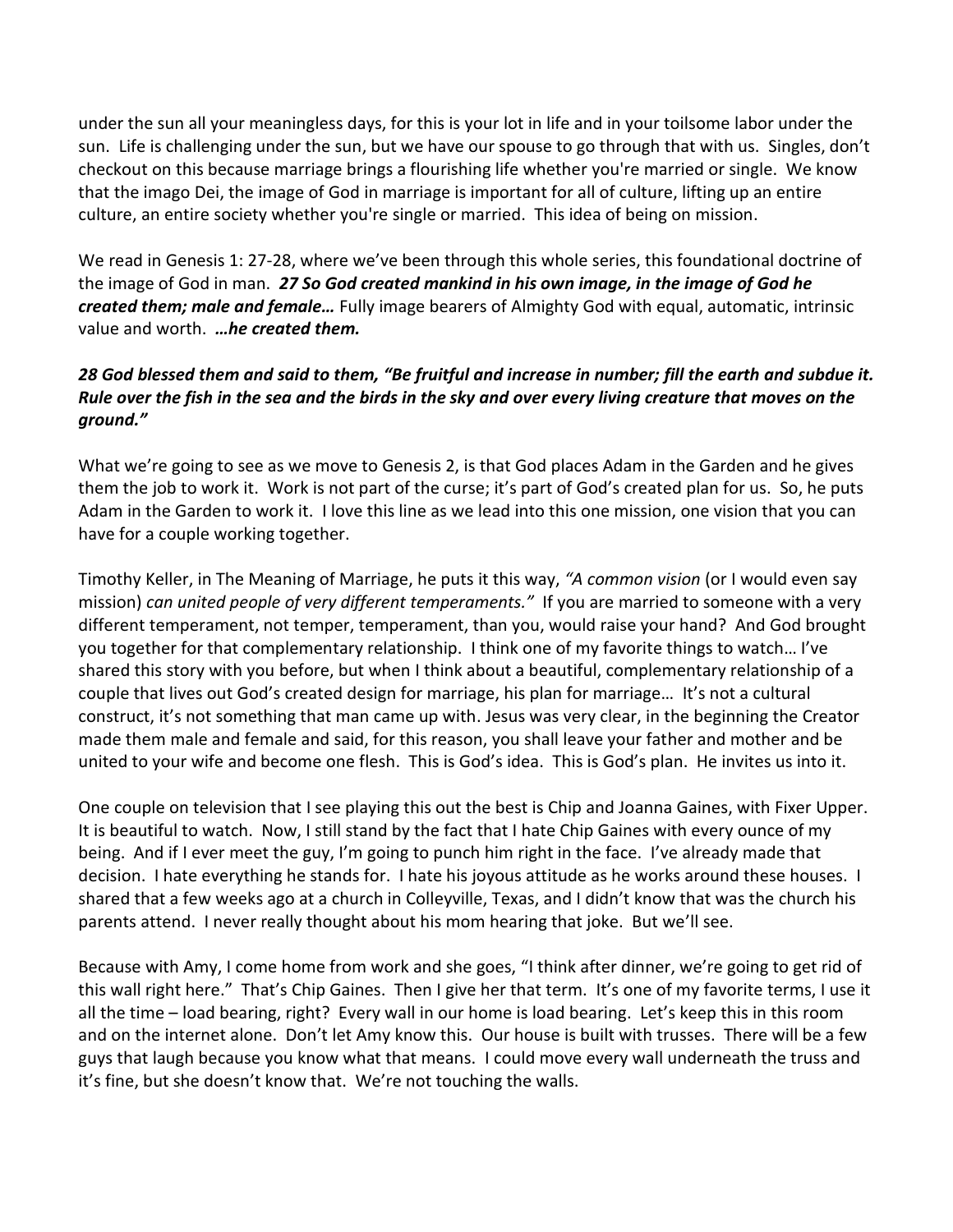When you watch Fixer Upper, with Chip and Joanna Gaines, who's in charge of the project? Yes. Joanna is in charge of the project. Chips working away, doing his thing he loves to do, so happy. She comes in and she gets strong. She wanting to move things and change things. And Chip Gaines does it. We know she's calling all the shots. But I don't for a moment… I know they are a committed couple not just to each other, but first and foremost to the Lord. They love the Lord. And let me tell you something. And I think our theology is right on because I think we agree with the way and the values that they hold. I could look at them and I don't doubt for a second that Chip Gaines is the spiritual leader of that home. I watch it and I just watch this beautiful common vision, mission play out and I'm like *this is beautiful*.

Today, before we get to wives submit to your husbands, all elbows inside your seats at all times. Before this ride begins, I want all elbows… and keep your hands and feet inside the seat at all times. And husbands, love your wives as Christ loved the church. I want us to get this beautiful picture of what God designed. I want to be a part of what God created, what God designed, and how he invites us into that.

We read in Genesis 2… Adam has been in the garden and he's working. *19 Now the Lord God had formed out of the ground all the wild animals and all the birds in the sky.* If you're checking into this series for the very first time, it's all created by God, but only humans are created in the image of God, giving us automatic, intrinsic value, the pinnacle of creation. But he created the birds and formed all the wild animals. *He brought them to the man to see what he would name them; and whatever the man called each living creature, that was its name.* I love this text. We're seeing what you see as you walk through museums throughout our country. I just picture this role that Adam was given.

## *20 So the man gave names to all the livestock, the birds in the sky and all the wild animals.*

*But for Adam no suitable helper was found.* This word *helper* is a word that I know progressive don't like today, but today, as we talk about headship and helper, we want to see it as God's design, God's plan. There was no suitable helper found among all that he was already spending time with. *21 So the Lord God caused the man to fall into a deep sleep; and while he was sleeping, he took one of the man's ribs…* My friend, John Branyan, said, "Clearly that was the rib God gave man to read a woman's mind." *…and then closed up the place with flesh. 22 Then the Lord God made a woman from the rib he had taken out of the man, and he brought her to the man.*

Let me tell you, I get an opportunity to see this at every wedding I perform, and it is beautiful. I get to stand by the groom as the bride walks down the aisle. Let's picture that for just a second. What was Adam's first thought as God brough Eve to him? Wow! I've heard that at weddings. I've heard nothing at weddings sometimes because of all the crying, emotions, tears. Anybody getting married any time soon, there's no rush. Stop rushing the weddings. Slow down the pace walking down the aisle. There's no rush. Let's have the wow. What a beautiful picture.

## *23 The man said, "This is now bone of my bones and flesh of my flesh; she shall be called 'woman,' for she was taken out of man."*

To paraphrase Luther, and I love this picture that we get as we move into one flesh. "God might have taken a bone from a toe to signify that Adam was to rule over her; or he might have taken a bone from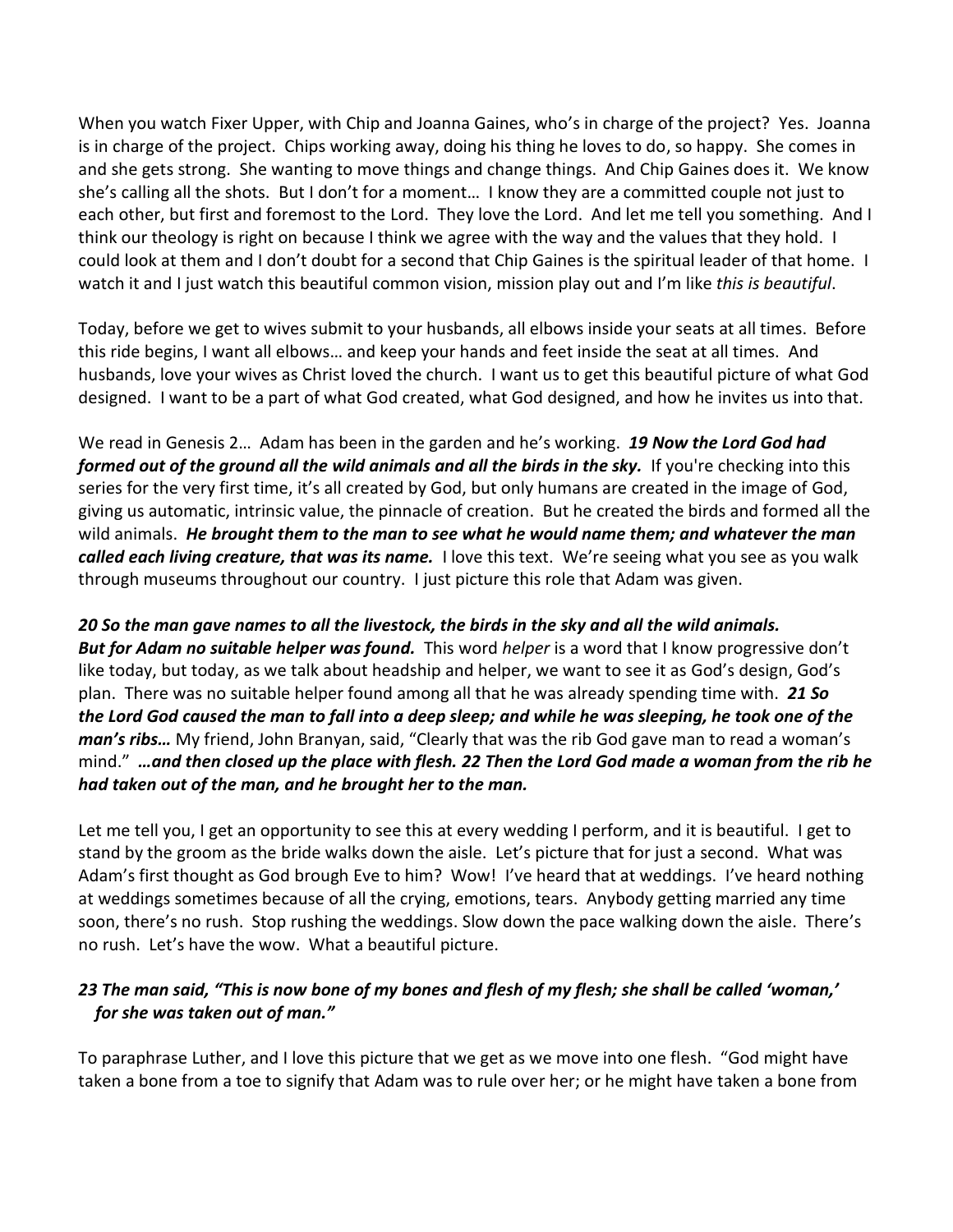his head to indicate her rule over him. But by taking a bone from his side, God implied equality and mutual respect."

This is the picture – side by side through the garden. Working together on mission, common vision.

This is why I love Ecclesiastes 9: 9. God didn't give you your spouse to beat you down and suck the life out of you so you can be more like Jesus. He gave you your spouse to go side my side with you through the toilsome labor under the sun.

Do you think Adam and Eve had toilsome labor? Yeah, they did. You and I have toilsome labor and God has given this beautiful design of marriage that we get to walk through with someone else. Let that be your first understanding of two becoming one.

We move on to Verse 24 and we understand this. Two become one; it only happens after you leave home. You gotta go. You can't be with Mom and Dad forever. You leave home. We would teach this to our kids. My son is in this service. I'd tell him when he was very young, "We love you, you're a welcome addition to this home, you're not the center of it. Your mom and I have big plans after you leave." He'd be like, "Well, what are you gonna do?" "Well, first of all, we're going to Disney World and that's how we're kicking the whole thing off." We're less than a year and a half away from empty nesting. So, I love Genesis 2: 24 even more. After the woman is presented to the man…

*24 That is why a man leaves his father and mother…* It doesn't say a child or an adolescent, meaning it is the job of a parent to make sure children leave home as adults, not on a journey to become one. It's not the college's job, it's not a dean's job, it's not a professor's job, it's not a first employer's job; it's a mom and dad's job for children to leave. How do you leave? You leave home physically. You gotta go. You can't be here forever. We have a basement, but it ain't yours.

You not only leave home physically, but you also leave home relationally and emotionally, meaning your spouse is going to become your priority relationship, not your parent. Love your mom, that's great, but don't make a phone call to her five times a day. When you get good news at work, mom is not your first phone call, your spouse is your first phone call. When you have a bad day at work, your spouse is your first phone call, not your mom. You leave home financially. You leave home, if necessary, geographically.

Then it says, *…and is united to his wife, and they become one flesh.* And that means exactly what you think it means. The marriage bed is where one flesh, physical intimacy is seen. This beautiful, naked, vulnerable, all of my walls are down, I am secure in the arms of my spouse. There is safety here and we become one flesh. And let me tell you that most problems with the marriage bed are not in the bedroom, they are in the marriage and in the relationship. You cannot be a harsh, intimidating, controlling, manipulative spouse and a gentle, tender, kind, giving lover. It doesn't work that way. You can't mistreat your spouse all day, guys, and then think at 9:00 or 10:00, a switch is flipped. That's not one-flesh marriage. A man leaves his father and mother and is united to his wife and the two become one flesh.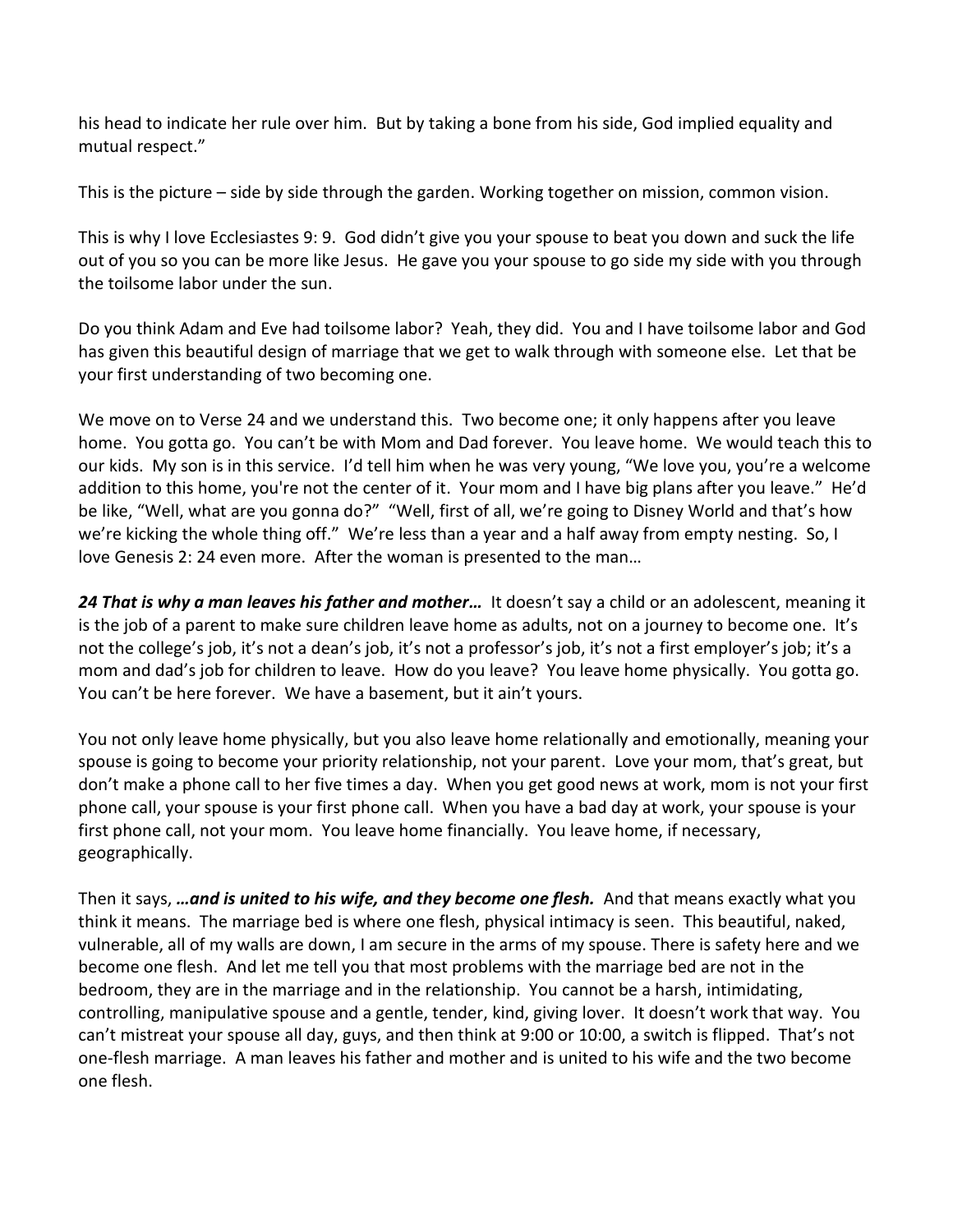Just to share because I've been… Any time I hear from members of our church, young or old, that they've started dating online, I get involved. I feel there is a need to get involved because we've had a lot of people experience fraud. That's the first reason I get involved. It's not a real person you're dating. You are being taken advantage of. Don't ever send money to someone you've never met face to face. That's a parenthetical thought there. But then I've watched some people form their profiles and I found some of these profile names. These are the names people use like first impression, and I want to help because these are bad. I wouldn't use these if you're trying to meet someone online.

The first one was MyMomLovesmMe. Again, it goes against everything we just talked about. I think it's great your mom loves you, just don't lead out with that. Show respect and honor to your parents on a first date, just don't talk about your mom the whole date. That's a red flag.

How about this next one? These are real names. I didn't make this up. AdorableSleeper24. No, don't sleep; get a job.

How about this one? MySeptumIsPierced35. Some of you are going *I can't believe he said septum in church.* It's part of your nose. I can get Dr. Brawner back up here to explain things to you if you need another biology lesson.

I love this one. UnemployedButLooking29.

I know there are senior ladies in this church that are desiring to date, and I think I might have found the one for you. I don't know. I thought it was adorable. PapaSmurf72. I don't know, but definitely meet him before you go…

Two become one until death do they part. It is until either the Lord returns or calls one of you home. Jesus says this in Matthew 19: 6. After Jesus quotes Genesis 1 and 2, *6 "So they are no longer two, but one flesh. Therefore what God has joined together, let no one separate."*

Here's where we want to spend the rest of our time together today. Two become one to reflect the image of God and model the gospel of Jesus. Remember what we have said since the beginning of this series. As image bearers, we reflect, resemble the image of God, the glory of God to the world. At the same time, we rule with his authority over all of creation. And now, as we get this creation order, Paul is going to draw… In Ephesians 5, he's going to draw from the created order design of God for marriage. Headship, helper, all of that is going to be drawn in as he explains the gospel of Jesus.

Timothy Keller, in The Meaning of Marriage, puts it this way. As we talked about submission, I know this is the one that people always come to me with and go, "Well what about this verse? Ephesians 5: 21, as we talk about wives submit to your husbands. Husbands lead your homes well… "Ted, what do you do with Ephesians 5: 21? I love Ephesians 5: 21. Ephesians 5: 21 is a very important text; it's God's word. I don't start there, and I don't stop there. A lot of people in this conversation in marriage love Ephesians 5: 21, have very different opinions from me and theology from me when it comes to marriage because they start and stop with Ephesians 5: 21 and they are like, "This verse says it all and you don't need all the rest of what God gives us."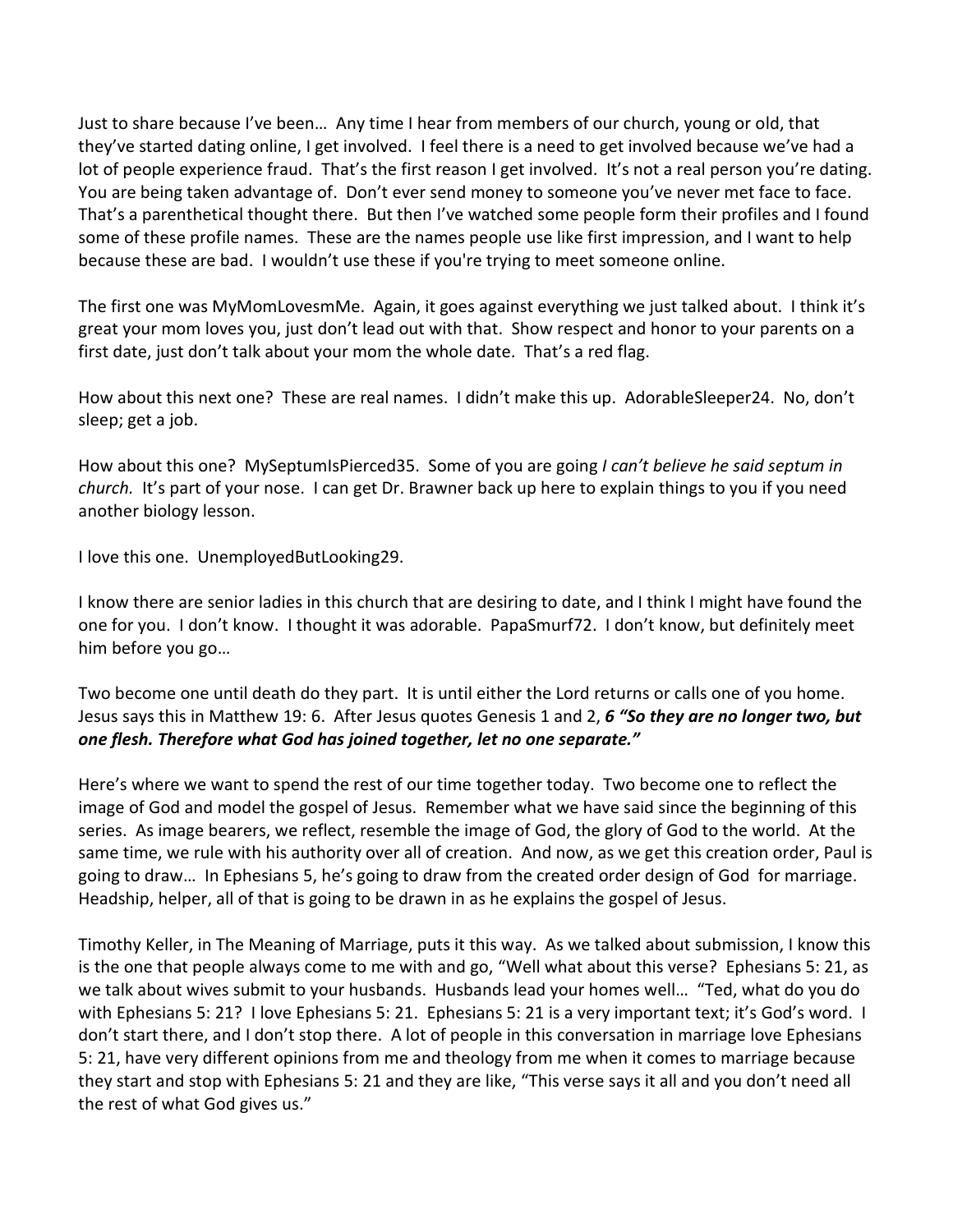Here's what Timothy Keller says about it. "*Spiritual friendship* (as we talk about submission) *is eagerly helping one another know, serve, love, and resemble God in deeper and deeper ways. This is the desire."* 

Ephesians 5: 21 *21 Submit to one another out of reverence for Christ.* And most people, when debating the roles of husband and wife in marriage, stare too long at the word *submit*. I want to encourage us as we go through this text, don't stare at the word *submit*, gaze upon Christ. This is the key. If you go back to verse 18… I said we don't start or stop here. If you go back to Verse 18, Verse, 18 says don't be drunk with wine but be filled with the spirit, so this text on marriage is going to say, "Hey, Listen, this is about being filled with the Spirit and walking in reverence to Christ. So, when you do this, this is what marriage looks like.

But so many people are married to someone who is not walking in the Spirit and not walking in reverence to Christ, and they are like, Okay, so that means… No, creation doesn't change because of how your spouse treated you. This is God's plan. This is what we are called to, and we are invited into, and we get to see the beauty and design of God with the image of God in marriage and say this is what we want. And you have a decision to make today, just like I have a decision to make today. Am I going to drift with the world and follow a liberal drift and go the direction of "Well, that doesn't really fit with what culture wants anymore," or will I stay true to following the Word of God?

At this church, we believe… You're going to get a lot of "we believe" statements and a lot of what we don't believe, but we believe, according to Ephesians 6: 21, in mutual submission.

John Piper says, *"Mutual submission is really easy to understand, but not always easy to live."*

To me, it's about getting underneath Amy and doing everything I can every day to lift her up. That's what it means.

Andy Stanley uses the analogy of a race to the back of the line. And as the husband, as the leader of our home, I want to win the race to the back of the line every single time. I think that's exactly what you read in Ephesians 5.

Think about this. Remember when Jesus knelt on the ground and submitted himself to the role of servant to wash the feet of the disciples? Do you think anybody in that moment questioned who the leader was? He was the leader. He submitted himself to the disciples.

Let's look at a definition of this before we get into the rest of Ephesians 5. This is Grudem and Piper. Do Christ and the church mutually submit to each other? That's going to be the picture we have in the rest of Ephesians 5. Christ and the church, and how it's modeled in marriage. "Do Christ and the church mutually submit to each other? They do not if submission means Christ yields to the authority of the church. But they do if submission means that Christ submitted himself to suffering and death for the good of the church. That, however, is not how the church submits to Christ. The church submits to Christ by affirming his authority and following his lead."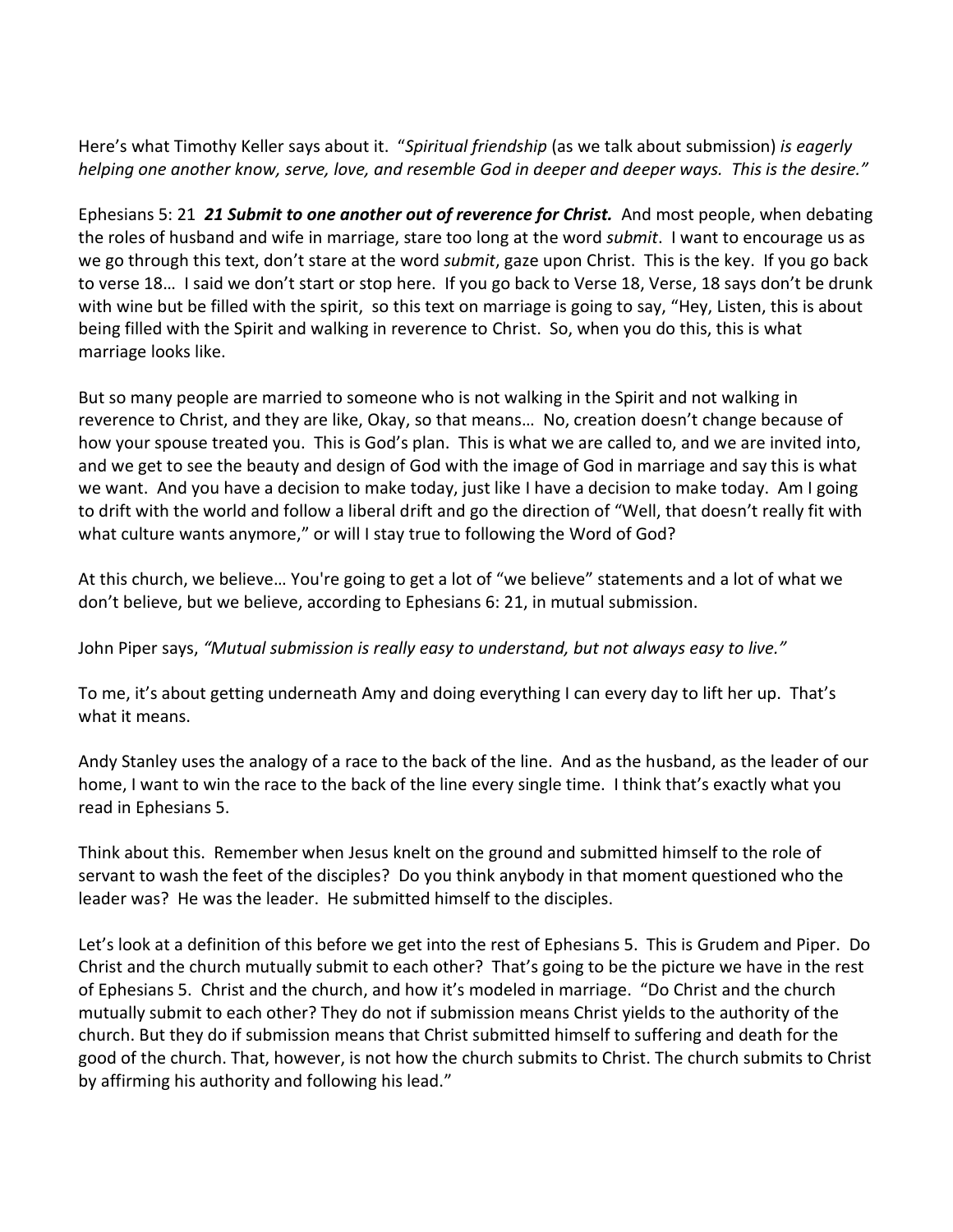Let's go where angels dare to trod. Ephesians 5: *22 Wives, submit yourselves to your own husbands as you do to the Lord.* Don't lose the "to the Lord." Don't take your eyes off of Christ in this text. If you do, you miss the whole point of this text.

*23 For the husband is the head of the wife…* I get questioned on this all the time. And other authors or speakers or pastors who won't teach this. They're like, "Well, okay, it doesn't really mean the husband is the head of the wife." "Ted, what do you think it means?" I go, "Well, okay, I think it means the husband is the head of the wife. I don't know; I'm going to read it." I've had brides tell me, "I don't even what it read." "You don't want me to explain that I can't read it?" Do you know the ground you're on when you don't even want scripture read? You're in drift. The husband is the head of the wife. This is creation coming out.

*…as Christ is the head of the church, his body, of which he is the Savior. 24 Now as the church submits to Christ, so also wives should submit to their husbands in everything.* We're going to talk about this "in everything" in just a second because this "in everything…" This church does not, under any circumstances, tell a wife to submit to an abusive husband. Not at all. But there are some who do, but not at this church. You need to know that. We stand with victims. We stand with getting victims to safety.

We believe the wife is called to submit to her husband as unto the Lord. This is the image of God in marriage, the imago Dei. This is very important though. Straight from Ephesians 5 because some people extrapolate some from this that it doesn't say. We do not believe that women are called to submit to all men. You don't read that in Ephesians 5. We're talking husbands and wives, not men and women.

I talked this week with some folks about an organization that's questioning whether or not a woman can be in leadership. I'm just like it's not a marriage and it's not a church. And I don't want my wife to be told that she needs to submit to every man she comes face to face with. You don't get that in this text. Yes, you can have a woman leader at your work and submit to her authority. We're not talking men and women, we're talking husbands and wives.

Submission does not mean replacing Christ with your husband. You have a relationship with the Lord. It doesn't mean you lose your individual walk with Christ. You still have your walk with Jesus.

Submission, as we summed up in Genesis, is not an issue of superior vs inferior or greater vs lessor. Both husband and wife have automatic, intrinsic, equal value as image bearers before Almighty God.

*25 Husbands, love your wives, just as Christ loved the church and gave himself up for her 26 to make her holy, cleansing her by the washing with water through the word, 27 and to present her to himself as a radiant church, without stain or wrinkle or any other blemish…* Who wouldn't want to marry this guy? For those who say, "I don't need a man," you don't want this man? You don't want a man who is following after Jesus, filled with the Spirit, walking in reverence to Christ, submitting himself to the Lord, dying to himself daily, getting up every day and figuring out how he can serve his spouse. "How can I serve my wife? What can I do to care for her? What can I do to help her grow in the Lord?" What?!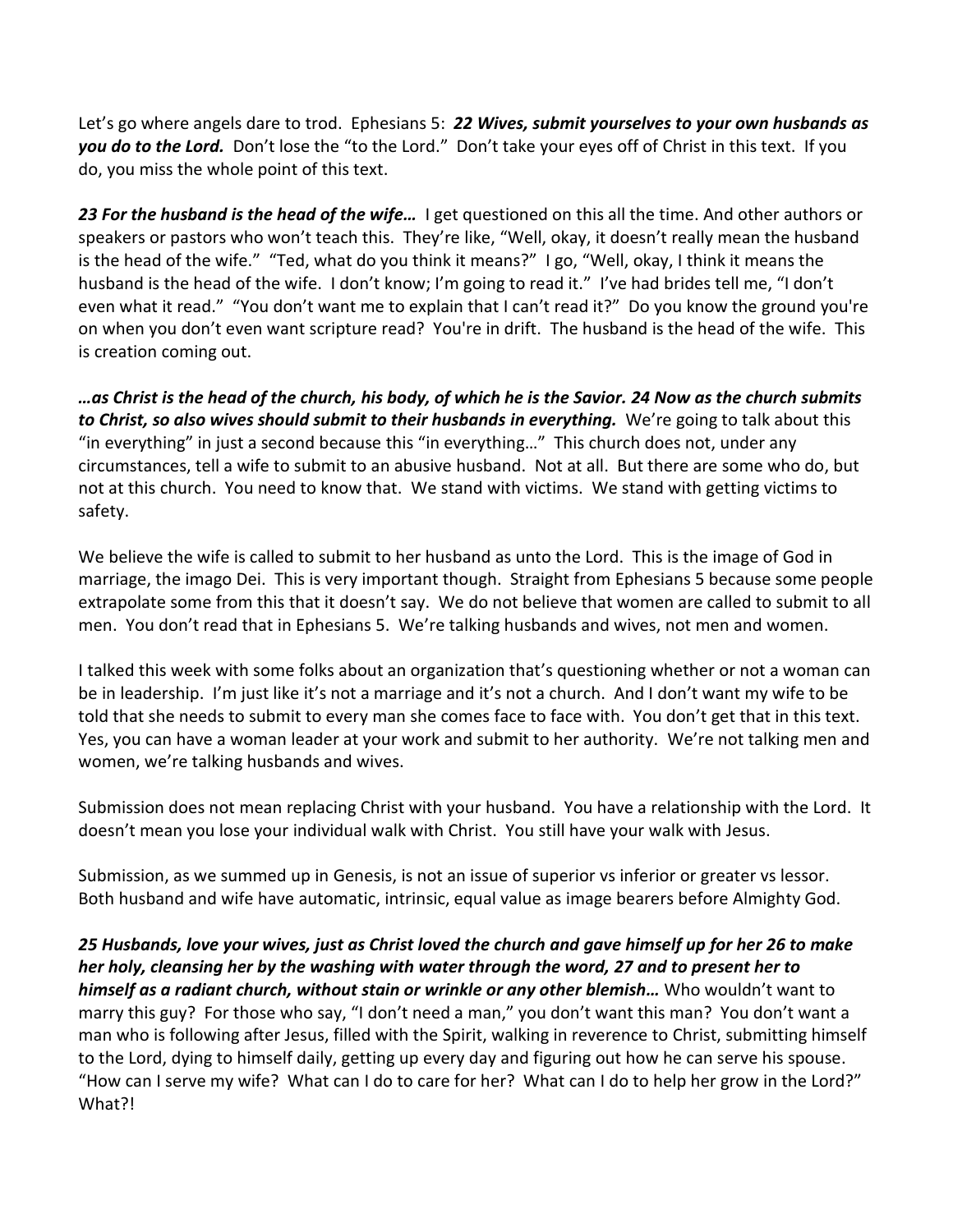The reason there is so much pushback on Ephesians 5 is because of lousy men. Don't allow a lousy husband to keep you from looking to the good examples that are all over this church of men who get up every day and die to themselves for their wives. Find that couple. Model your marriage after that couple. Every marriage is a duet in need of great backup singers. You need great backup singers surrounding you and your duet.

A man who does this without blemish, *…but holy and blameless. 28 In this same way, husbands ought to love their wives as their own bodies. He who loves his wife loves himself. 29 After all, no one ever hated their own body, but they feed and care for their body, just as Christ does the church— 30 for we are members of his body. 31 "For this reason a man will leave his father and mother and be united to his wife, and the two will become one flesh."*

Timothy Keller says, "In Ephesians 5, Paul shows us that even on earth, Jesus did not use his power to oppress us, but sacrificed everything to bring us into union with him. If God had the gospel of Jesus' salvation in mind when he established marriage, then marriage only works to the degree that approximates the pattern of God's self-giving love in Christ."

This is your church, and you need to know this is what we believe and what we do not believe.

**We stand against all forms of abuse**. All forms of abuse. We believe the husband is called to lovingly lead his wife. Guys, make it a race to the back of the line. Get up every day and die to yourself.

**We speak out against any husband who would use this text to dominate his wife**. That is not a godly man. For you to use this text to rule over your wife with an iron fist, that is not at all what Ephesians 5 is talking about, and you've missed the entire point of the text. Be a man filled with the Spirit, walking in reverence to Christ.

**We believe decisions in marriage are best made with the win/win**. I know hardline complementarians believe that a husband brings his opinion to the decision-making process and the wife brings her opinion to the decision and if it's a tie, the husband wins and the husband gets the final say. I know strong complementarians that still believe that. I have found that I just keep getting down, "Okay, what? Okay, what? We're not done with the race. Obviously, I still need to run to the back of the line." Do you see how this all breaks down if you remove the "be filled with the Spirit," "walk in reverence to Christ," submit to one another in that. I want my wife's needs and comfort to come before mine.

For some of you, this is the first time you've ever heard this. "Ted, we can debate a lot of what you shared today." I agree; we can. I think that's why Paul concludes this text with this.

*32 This is a profound mystery…* Yeah, we're talking about challenging stuff, but we're talking about how God designed it. We're talking about the image of God in the marriage, this beautiful creation. It's a profound mystery, …*but I am talking about Christ and the church.* And how a marriage is to model this. *33 However, each one of you also must love his wife as he loves himself, and the wife must respect her husband.*